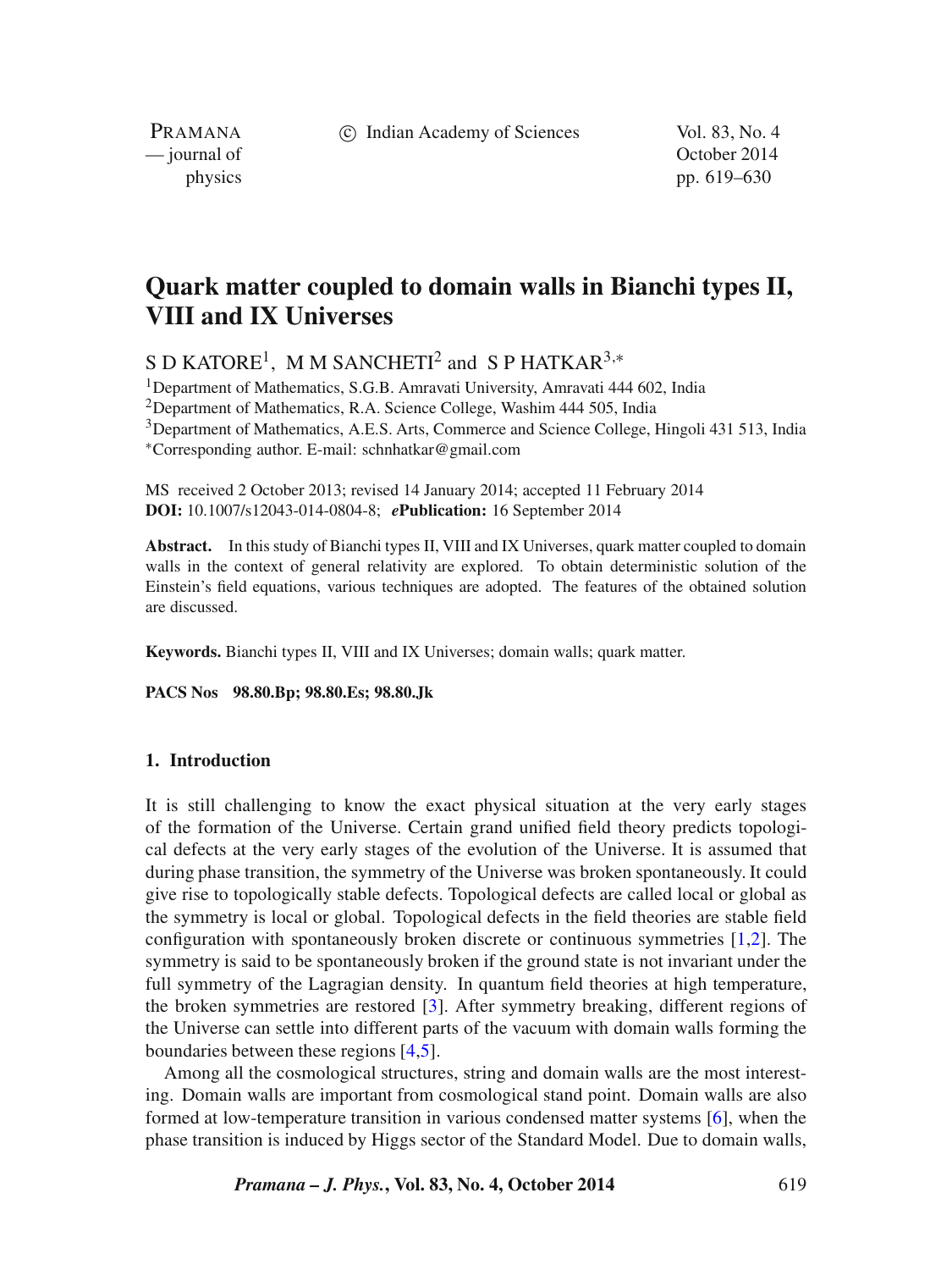galaxies are formed during the phase transition after the time recombination of matter and radiation [\[7\]](#page-10-6).

Another important phase transition of the Universe is the quark hadron phase transition which occurred at cosmic temperature,  $T \approx 200 \,\text{MeV}$ . In quark hadron phase transition of the Universe, quark gluon plasma (QGP) is converted into hadron gas. Strange quark matter can be found in two ways: (1) during the quark hadron phase transition in the early Universe and (2) during the conversion of ultrahigh density, neutron starts converting into strange stars [\[8–](#page-10-7)[10\]](#page-11-0). According to quark bag models, breaking of physical vacuum takes place within hadrons and vacuum energy densities inside and outside a hadron are different. The quark bag models are based on strong interaction theories. The vacuum pressure on the bag wall equilibrates the pressure of quarks and the system becomes stable. According to this hypothesis, some of neutron stars got converted into strange quark matter  $[11,12]$  $[11,12]$ . The equation of state for quark matter is rudiment on the bag model of quark matter. The quark matter consists of massless  $u, d$  quark, massive s quark and electron. It is assumed that quarks are massless and non-interacting. We have quark pressure  $p_q = \rho_q/3$ , where  $\rho_q$  is the quark energy density. The total energy density is

<span id="page-1-2"></span>
$$
\rho_m = \rho_q + B_c,\tag{1}
$$

where  $B_c$  is the bag constant. The value of the bag constant in the MIT bag model is  $B_c^{1/4} = 146$  MeV, whereas in the Chiral bag model, it is  $B_c^{1/4} \approx 150$  MeV [\[40\]](#page-11-3). Jia *et al* [\[41\]](#page-11-4) predicted the bag constant as  $B_c \cong 2f_{\pi}^2 m_{\pi}^2$ . Schaffner *et al* [\[42\]](#page-11-5) found strangelets with 'magic' number of quark for bag constant value  $145 \leq B_c^{1/4} < 170$  MeV [\[43\]](#page-11-6). The total pressure is

$$
p_m = p_q - B_c. \tag{2}
$$

The equation of state for strange quark matter [\[13,](#page-11-7)[14\]](#page-11-8) is

<span id="page-1-0"></span>
$$
p_m = \frac{1}{3} (\rho_m - 4B_c).
$$
 (3)

Equation [\(3\)](#page-1-0) deals basically with the equation of state (EoS) of gas of massless particles with correction due to the quantum chromodynamics (QCD) trace irregularity and perturbative interactions. It is clear that these corrections tend to be always negative, reducing the energy density at a given temperature by about a factor of two. The parameter  $B_c$  is just a linear parameter in the EoS for the MIT bag model. This is not true in the model, where it is assumed that the quark masses are density-dependent (QMDD model). The reason for the behaviour of the bag constant is that the pressure as a function of the energy density is more complicated in the QMDD model [\[44](#page-11-9)[,45\]](#page-11-10). The self-bound state appears to be at  $\rho = 4B_c$ . For this simplest model of strange matter, the maximum mass of the strange star cannot be larger than 2.6 times the mass of the Sun.

We consider another equation of state

<span id="page-1-1"></span>
$$
p_m = (\gamma - 1)\rho_m. \tag{4}
$$

This equation of state in the form of perfect fluid was proposed by Back *et al* [\[15\]](#page-11-11), Adomas *et al* [\[16\]](#page-11-12) and Adcox *et al* [\[17\]](#page-11-13).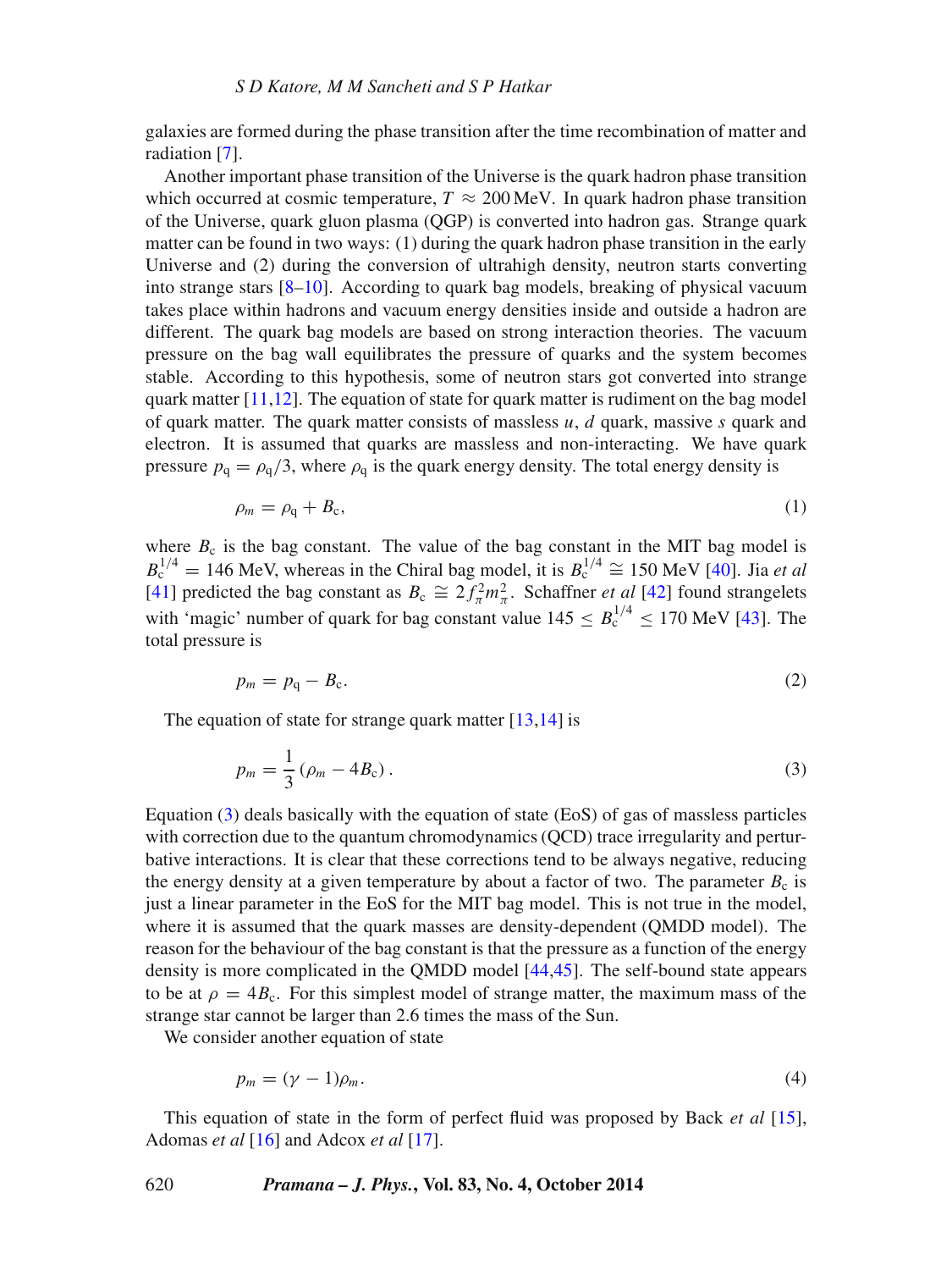Yilmaz [\[18\]](#page-11-14) investigated string cloud and domain walls with quark matter in 5D Kaluza–Klein cosmological model by considering eqs [\(3\)](#page-1-0) and [\(4\)](#page-1-1). Adhav *et al* [\[19\]](#page-11-15) studied axially symmetric non-static domain walls in scalar tensor theories of gravitation. The domain walls are probes that enable one to distinguish large distance modified gravity from general relativity at short distances (shown by Dvali *et al* [\[20\]](#page-11-16)). Rami [\[21\]](#page-11-17) investigated domain walls, stiff matter and ultrarelativistic particle from a generalized double component dark energy model. Kandalkar *et al* [\[22\]](#page-11-18) studied Kantowski Sachs domain walls in Saez–Ballester scalar tensor theories of gravitation. Ipser and Silivie [\[23\]](#page-11-19), Windrow [\[24\]](#page-11-20), Goetz [\[25\]](#page-11-21), Mukherjee [\[26\]](#page-11-22), Wang [\[27\]](#page-11-23), Rahman and Bera [\[28\]](#page-11-24), Rahman [\[29\]](#page-11-25) and Reddy and Subba Rao [\[30\]](#page-11-26) are some of the researchers who have investigated several aspects of domain walls. Burau *et al* [\[31\]](#page-11-27) and Filha and Brage [\[32\]](#page-11-28) have examined various aspects of quark gluon in different contexts.

Motivated by the aforesaid discussion in this paper, we consider quark matter coupled to domain wall in general relativity.

### **2. Metric and field equations**

We consider a spatially homogeneous Bianchi types II, VIII and IX metrics of the form

<span id="page-2-0"></span>
$$
ds^{2} = -dt^{2} + A^{2}dx^{2} + B^{2}dy^{2}
$$
  
+  $(B^{2}I^{2}(y) + A^{2}h^{2}(y)) dz^{2} + 2A^{2}h(y)dx dz,$  (5)

where  $A$  and  $B$  are functions of time  $t$  alone. It represents

Bianchi type II: if  $I(y) = 1$  and  $h(y) = y$ .

Bianchi type VIII: if  $I(y) = \cosh y$  and  $h(y) = \sinh y$ .

Bianchi type IX: if  $I(y) = \sin y$  and  $h(y) = \cos y$ .

The energy–momentum tensor of the domain wall in conventional form is given by [\[18](#page-11-14)[,33\]](#page-11-29)

$$
T_j^i = \rho u^i u_j + p(g_j^i + u^i u_j).
$$
 (6)

This form of energy–momentum tensor consists of domain wall with quark matter [\[34\]](#page-11-30), where  $\rho = p_m + \sigma_w$  and  $p = p_m - \sigma_w$  in which the quantities  $\rho_m$  and  $p_m$  are given by eqs [\(3\)](#page-1-0) and [\(4\)](#page-1-1) as well as domain wall tension,  $\sigma_w$ .  $u^i$  is the time-like four-velocity vector satisfying  $u^i u_j = -1$ . In co-moving coordinate system,  $u^i$  (0, 0, 0, 1), we have

<span id="page-2-1"></span>
$$
T_1^1 = T_2^2 = T_3^3 = p
$$
,  $T_4^4 = -\rho$  and  $T_j^i = 0$  for  $i \neq j$ . (7)

The Einstein field equations (in gravitational unit  $8\pi G = C = 1$ ) for the line element [\(5\)](#page-2-0) using eq. [\(7\)](#page-2-1) take the form

<span id="page-2-2"></span>
$$
2\frac{B_{44}}{B} + \frac{B_4^2 + \delta}{B^2} - \frac{3}{4}\frac{A^2}{B^4} = -p,\tag{8}
$$

<span id="page-2-3"></span>
$$
\frac{B_{44}}{B} + \frac{A_{44}}{A} + \frac{A_4 B_4}{AB} + \frac{1}{4} \frac{A^2}{B^4} = -p,\tag{9}
$$

*Pramana – J. Phys.***, Vol. 83, No. 4, October 2014** 621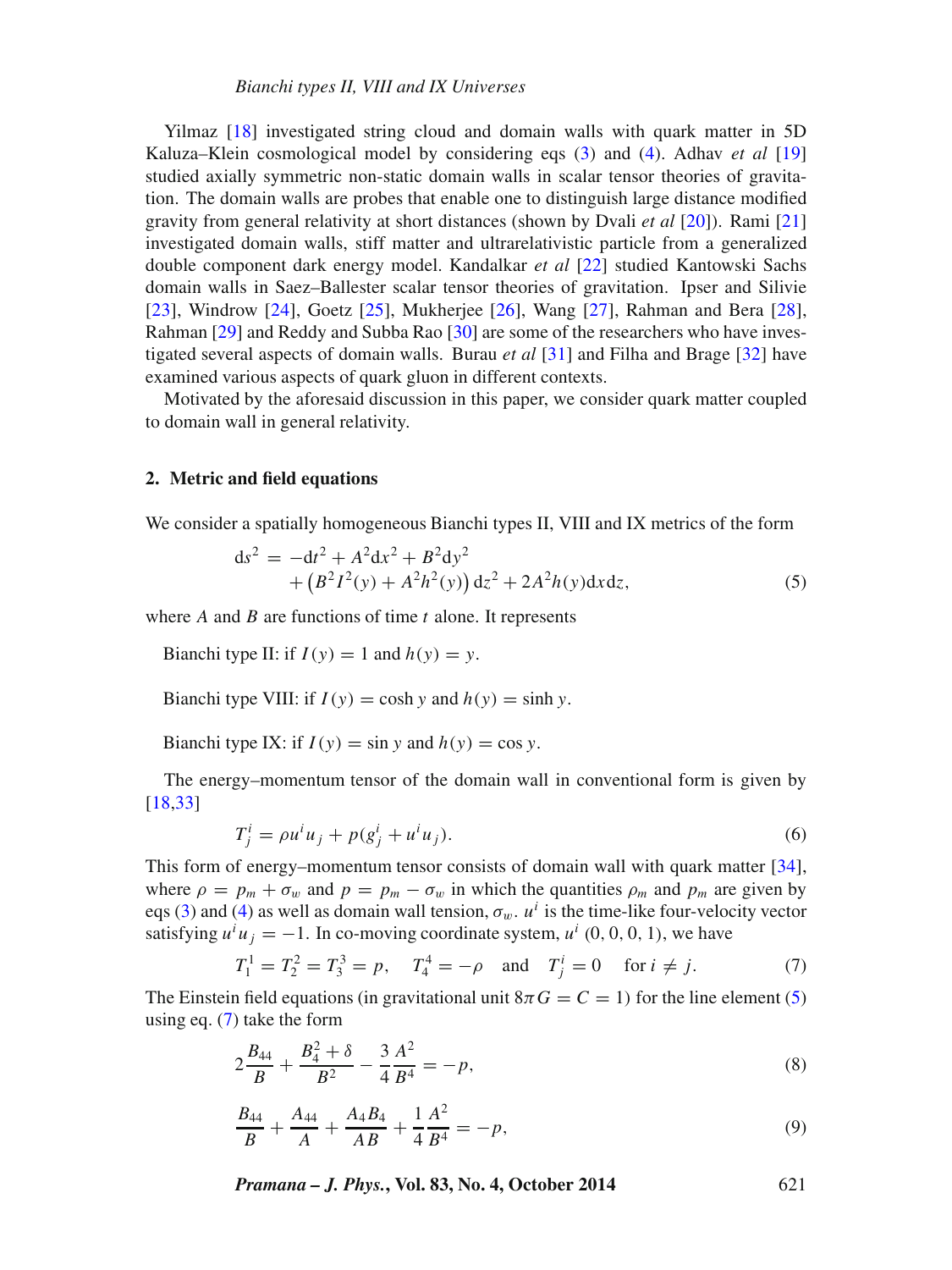*S D Katore, M M Sancheti and S P Hatkar*

$$
2\frac{A_4B_4}{AB} + \frac{B_4^2 + \delta}{B^2} - \frac{1}{4}\frac{A^2}{B^4} = \rho.
$$
 (10)

<span id="page-3-0"></span>Equations  $(8)$ – $(10)$  are three independent equations in four unknown quantities  $A, B, p, \rho$ . Therefore, to get determinate solution of the field equation, we need one extra condition. The observations suggest that the Hubble expansion of the Universe is isotropic today to within 30 percent  $[46,47]$  $[46,47]$ . More precisely, the red-shift studies place the limit ( $\sigma/H$ )  $\leq$  0.30, where H is the Hubble parameter and  $\sigma$  is the shear scalar [\[48\]](#page-11-33). Thorne [\[49\]](#page-11-34) showed that  $\sigma \propto \theta$ , where  $\theta$  is the expansion. Taking motivation from this, we assume in the present paper, shear scalar is proportional to the expansion scalar leading to the equation

<span id="page-3-1"></span>
$$
A = B^n,\tag{11}
$$

where  $n$  is a constant.

Using eqs  $(11)$ ,  $(8)$  and  $(9)$ , we obtain

<span id="page-3-2"></span>
$$
2B_{44} + 2\frac{(1+n)}{B}B_4^2 = \frac{2}{1-n}B^{2n-3} - \frac{2\delta}{(1-n)B}, \quad n \neq 1.
$$
 (12)

Let  $B_4 = f(B)$ , so that  $B_{44} = ff'$ , where the prime denote differentiation with respect to  $B$ . Equation [\(12\)](#page-3-2) further reduces to

<span id="page-3-3"></span>
$$
f^{2} = \frac{1}{2n(1-n)}B^{2n-2} - \frac{\delta}{(1-n^{2})} + c^{2}B^{-2(n+1)},
$$
\n(13)

where  $c$  is the integration constant.

### **3. Bianchi type II**  $(\delta = 0)$

Equation [\(13\)](#page-3-3) for  $n = 2$  and  $\delta = 0$  leads to

<span id="page-3-4"></span>
$$
f = \frac{1}{2B^3} (4c^2 - B^8)^{1/2}.
$$
 (14)

Equation  $(14)$  gives

$$
A = (2c\sin(2t))^{1/2},\tag{15}
$$

<span id="page-3-5"></span>
$$
B = (2c\sin(2t))^{1/4} \,. \tag{16}
$$

We get the following expression for pressure and density:

$$
p = p_m - \sigma_w = \frac{5}{4} \cot^2(2t) + \frac{11}{4},\tag{17}
$$

$$
\rho = \rho_m + \sigma_w = \frac{5}{4} \cot^2(2t) - \frac{1}{4}.
$$
\n(18)

<span id="page-3-6"></span>Making use of eq.  $(3)$  in eqs  $(17)$  and  $(18)$ , we get

<span id="page-3-7"></span>Quark density, 
$$
\rho_q = \frac{30}{16} (\cot^2(2t) + 1).
$$
 (19)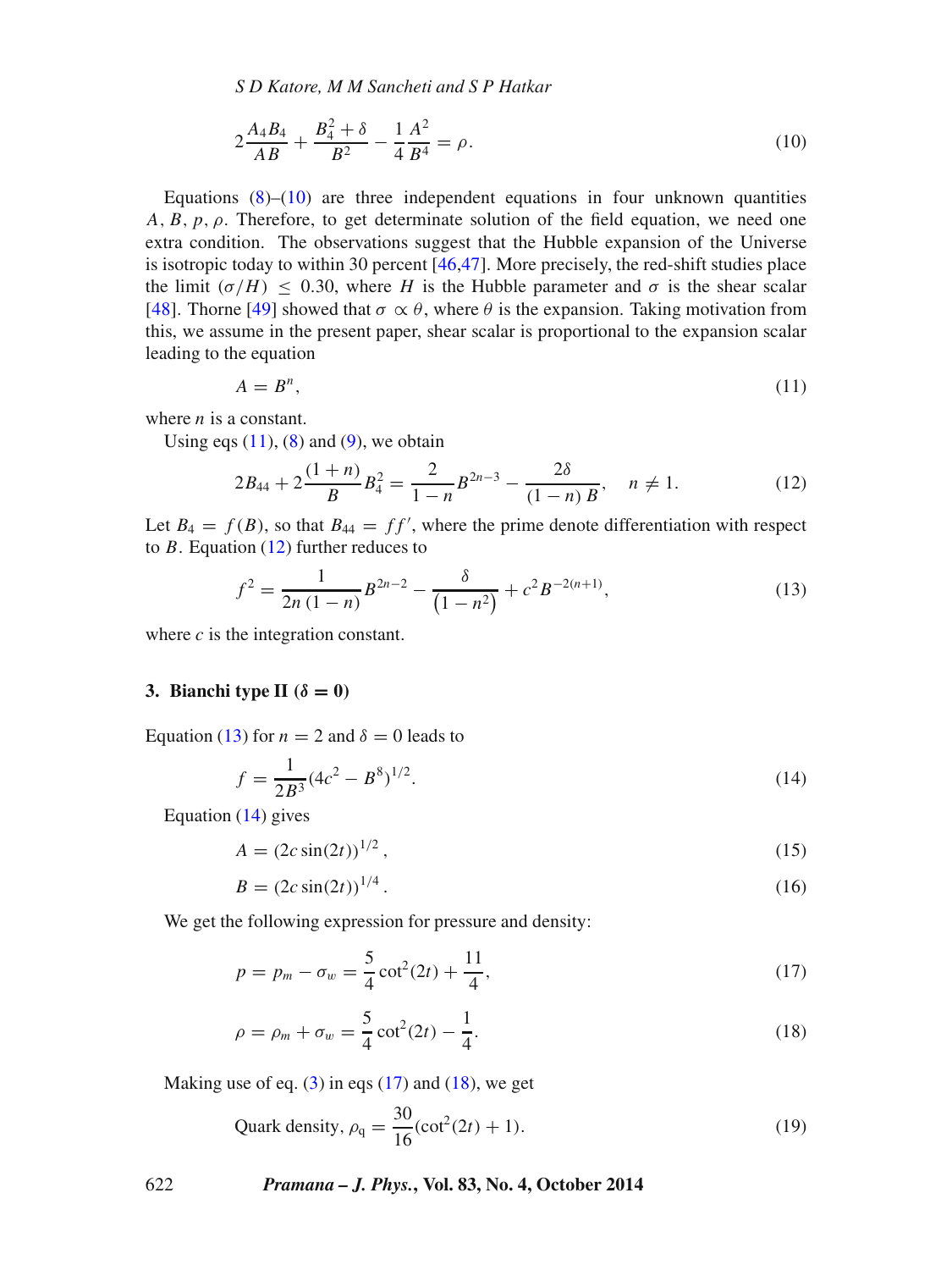<span id="page-4-0"></span>Quark pressure, 
$$
p_q = \frac{10}{16} (\cot^2(2t) + 1)
$$
. (20)

Tension of the domain wall, 
$$
\sigma_w = \frac{5}{8} \cot^2(2t) - B_c - \frac{3}{8}
$$
. (21)

From eqs [\(19\)](#page-3-7) and [\(20\)](#page-4-0), we can observe that  $p_q = (1/3)\rho_q$ , that is, we get inflationary domain wall solutions as proposed by [\[9,](#page-10-8)[10\]](#page-11-0).

<span id="page-4-2"></span>If we use eq. [\(4\)](#page-1-1) for  $\gamma = 2$  in eqs [\(17\)](#page-3-5) and [\(18\)](#page-3-6), we get

<span id="page-4-1"></span>Quark density, 
$$
\rho_q = \frac{5}{4} (\cot^2(2t) + 1) - B_c.
$$
 (22)

Quark pressure, 
$$
p_q = \frac{5}{4} (\cot^2(2t) + 1t) + B_c.
$$
 (23)

Tension of the domain wall, 
$$
\sigma_w = -\frac{3}{2}
$$
. (24)

<span id="page-4-3"></span>From eqs [\(22\)](#page-4-1) and [\(23\)](#page-4-2), we see that for stiff domain wall, we have stiff quark matter solution in the absence of the term,  $B_c$ . The negative tension of the domain wall in eq. [\(24\)](#page-4-3) means that domain walls behave like invisible matter due to their negative tension. This result is similar to the result obtained by Yilmaz [\[18\]](#page-11-14) and Katore *et al* [\[37\]](#page-11-35) in different context.

### 3.1 *Physical properties*

In this model, the physical parameters are given as

Volume, 
$$
V = AB^2 = 2c \sin(2t). \tag{25}
$$

Hubble parameter, 
$$
H = \frac{V_4}{3V} = \frac{2}{3} \cot(2t)
$$
. (26)

Mean anisotropic parameter, 
$$
\Delta = \frac{1}{3} \sum_{i=1}^{3} (H_i - H)^2 = \frac{1}{8}
$$
. (27)

$$
Expansion scalar, \theta = 3H = 2 \cot(2t). \tag{28}
$$

Shear scalar, 
$$
\sigma^2 = \frac{3}{2} \Delta H^2 = \frac{1}{4} \cot^2(2t)
$$
. (29)

Deceleration parameter, 
$$
q = \frac{d}{dt} \left( \frac{1}{H} \right) - 1 = 3 \sec^2(2t) - 1.
$$
 (30)

We observe that the Universe is anisotropic. The value of  $\Delta$  is similar to the value obtained by Chaubey [\[39\]](#page-11-36) in the investigation of Bianchi type III and Kantowski Sachs with wet dark fluid. The volume of the Universe is oscillatory and when time is zero we have big bang.

*Pramana – J. Phys.***, Vol. 83, No. 4, October 2014** 623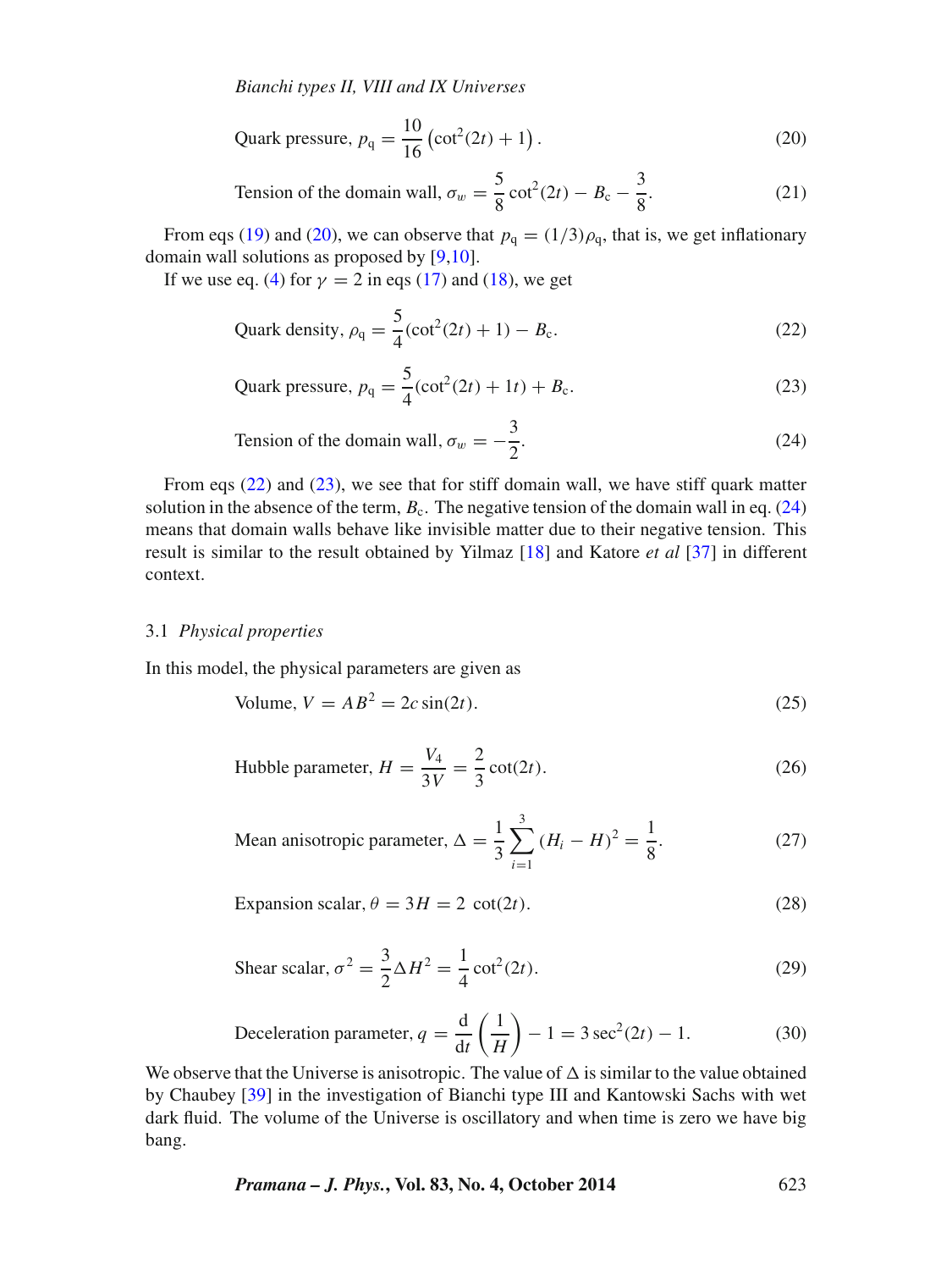### **4. Bianchi type VIII**  $(\delta = -1)$

To solve the field eqs [\(8\)](#page-2-2)–[\(10\)](#page-3-0) for Bianchi type VIII metric, we follow Hajj-Boutros [\[35\]](#page-11-37) and Shri Ram and Prem Sing [\[36\]](#page-11-38).

From eqs  $(8)$  and  $(9)$ , we obtain

<span id="page-5-0"></span>
$$
\frac{B_{44}}{B} - \frac{A_{44}}{A} - \frac{A_4 B_4}{AB} + \frac{B_4^2}{B} - \frac{1}{B^2} - \frac{A^2}{B^4} = 0.
$$
 (31)

Making the transformation,  $dT = Adt$ , eq. [\(31\)](#page-5-0) leads to

<span id="page-5-1"></span>
$$
\frac{B''}{B} + \frac{B'^2}{B} - \frac{A'^2}{A} - \frac{A''}{A} - \frac{1}{A^2 B^2} - \frac{1}{B^4} = 0.
$$
 (32)

We put  $a = A^2$  and  $b = B^2$  in eq. [\(32\)](#page-5-1) and obtain

$$
\frac{b''}{b} - \frac{a''}{a} = \frac{2}{ab} + \frac{2}{b^2}.\tag{33}
$$

Assuming the ad hoc relation

<span id="page-5-4"></span>
$$
\frac{a''}{a} = -\frac{2}{ab} - \frac{2}{b^2},\tag{34}
$$

we get

<span id="page-5-2"></span>
$$
\frac{b''}{b} = 0.\tag{35}
$$

Equation [\(35\)](#page-5-2) leads to

<span id="page-5-3"></span>
$$
B^2 = b = cT + c_1,\t\t(36)
$$

where  $c$  and  $c_1$  are integration constants.

Using eq.  $(36)$  in eq.  $(34)$ , we get

<span id="page-5-6"></span><span id="page-5-5"></span>
$$
\frac{a''}{a} = -\frac{2}{a(cT + c_1)} - \frac{2}{(cT + c_1)^2}.\tag{37}
$$

Making the scale transformation,  $L = cT + c_1$  in eq. [\(37\)](#page-5-5), we obtain

$$
L^2 \frac{d^2 a}{dL^2} + \frac{2a}{c^2} = -\frac{2L}{c^2}.
$$
 (38)

The general solution of eq.  $(38)$  is

<span id="page-5-8"></span>
$$
a = A2 = c2(cT + c1)\alpha1 + c3(cT + c1)\alpha2 - (cT + c1),
$$
\n(39)

where  $c_2$  and  $c_3$  are two constants of integration; and  $\alpha_1$  and  $\alpha_2$  are the roots of following eq. [\(40\)](#page-5-7):

<span id="page-5-7"></span>
$$
m^2 - m + 2/c^2 = 0.\tag{40}
$$

When  $c^2 \geq 8$ ,  $\alpha_1$ ,  $\alpha_2$  are real.

For these values of scale factor  $(36)$  and  $(39)$ , we obtain the pressure and density as

<span id="page-5-9"></span>
$$
p = \frac{c_2(-c^2(2\alpha_1 - 1) + 3)}{4} (cT + c_1)^{\alpha_1 - 2} + \frac{c_3(-c^2(2\alpha_2 - 1) + 3)}{4} (cT + c_1)^{\alpha_2 - 2} + \frac{(c^2 + 1)}{4(cT + c_1)}.
$$
(41)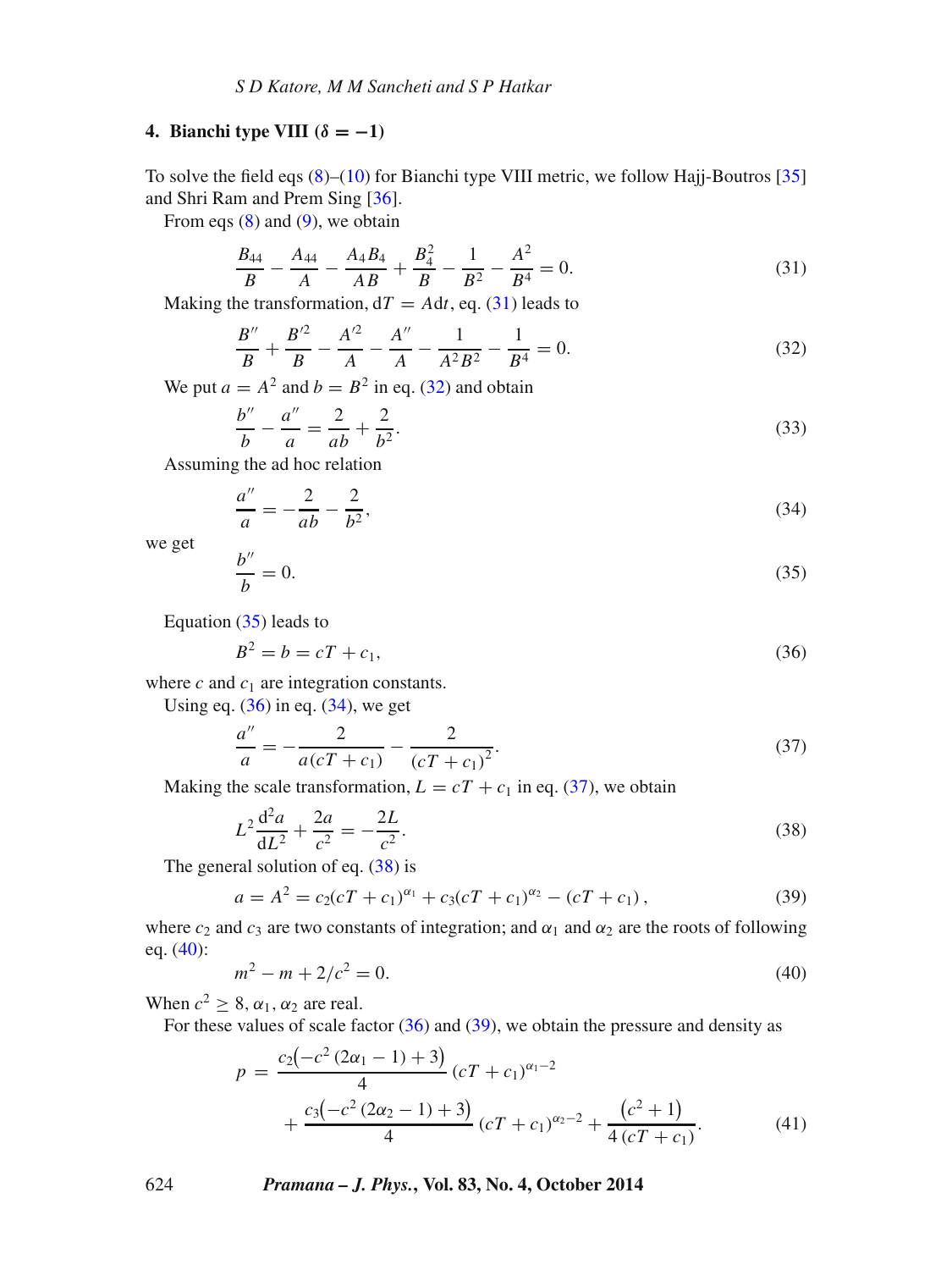<span id="page-6-0"></span>
$$
\rho = \frac{c_2(c^2(2\alpha_1 + 1) - 1)}{4} (cT + c_1)^{\alpha_1 - 2} + \frac{c_3(c^2(2\alpha_2 + 1) - 1)}{4} (cT + c_1)^{\alpha_2 - 2} - \frac{(c^2 + 3)}{4(cT + c_1)}.
$$
\n(42)

<span id="page-6-2"></span>If we use eq.  $(3)$  in  $(41)$  and  $(42)$ , we get

<span id="page-6-1"></span>Quark density, 
$$
\rho_q = \frac{3c_2}{8} (cT + c_1)^{\alpha_1 - 2} + \frac{3c_3}{8} (cT + c_1)^{\alpha_2 - 2}
$$
. (43)

Quark pressure, 
$$
p_q = \frac{c_2}{4} (cT + c_1)^{\alpha_1 - 2} + \frac{c_3}{4} (cT + c_1)^{\alpha_2 - 2}
$$
. (44)

Tension of the domain wall, 
$$
\sigma_w = \frac{c_2(2c^2(1-\alpha_1)-5)}{4} (cT + c_1)^{\alpha_1-2}
$$
  
  $+ \frac{c_3(2c^2(1-\alpha_2)-5)}{4} (cT + c_1)^{\alpha_2-2}$   
  $- \frac{(c^2+1)}{4(cT + c_1)} - B_c.$  (45)

In this case, we see that from eqs [\(43\)](#page-6-1) and [\(44\)](#page-6-2), the equation  $p_q = (1/3)\rho_q$  is satisfied. By substituting  $\gamma = 2$  in eq. [\(4\)](#page-1-1) and using eqs [\(41\)](#page-5-9) and [\(42\)](#page-6-0) we get

<span id="page-6-3"></span>Quark density, 
$$
\rho_q = \frac{c_2}{4} (cT + c_1)^{\alpha_1 - 2} + \frac{c_3}{4} (cT + c_1)^{\alpha_2 - 2} - B_c.
$$
 (46)

<span id="page-6-4"></span>Quark pressure, 
$$
p_q = \frac{c_2}{4} (cT + c_1)^{\alpha_1 - 2} + \frac{c_3}{4} (cT + c_1)^{\alpha_2 - 2} + B_c.
$$
 (47)

Tension of the domain wall, 
$$
\sigma_w = \frac{c_2(c^2(2\alpha_1 + 1) - 2)}{4} (cT + c_1)^{\alpha_1 - 2}
$$
  
  $+ \frac{c_3(c^2(2\alpha_2 + 1) - 2)}{4} (cT + c_1)^{\alpha_2 - 2}$   
  $- \frac{(c^2 + 1)}{4 (cT + c_1)}.$  (48)

For this case, we observe that eqs [\(46\)](#page-6-3) and [\(47\)](#page-6-4) satisfy the case of stiff quark matter.

# 4.1 *Physical properties*

The values of physical parameters are found to be

Volume, 
$$
V = AB^2 = [c_2 L^{\alpha_1} + c_3 L^{\alpha_2} - L]^{1/2} L.
$$
 (49)

Hubble parameter, 
$$
H = \frac{V_4}{3V} = \frac{c}{3} \left\{ \frac{c_2 \alpha_1 L^{\alpha_1 - 1} + c_3 \alpha_2 L^{\alpha_2 - 1} - 1}{2 \left[ c_2 L^{\alpha_1} + c_3 L^{\alpha_2} - L \right]} - \frac{1}{L} \right\}.
$$
 (50)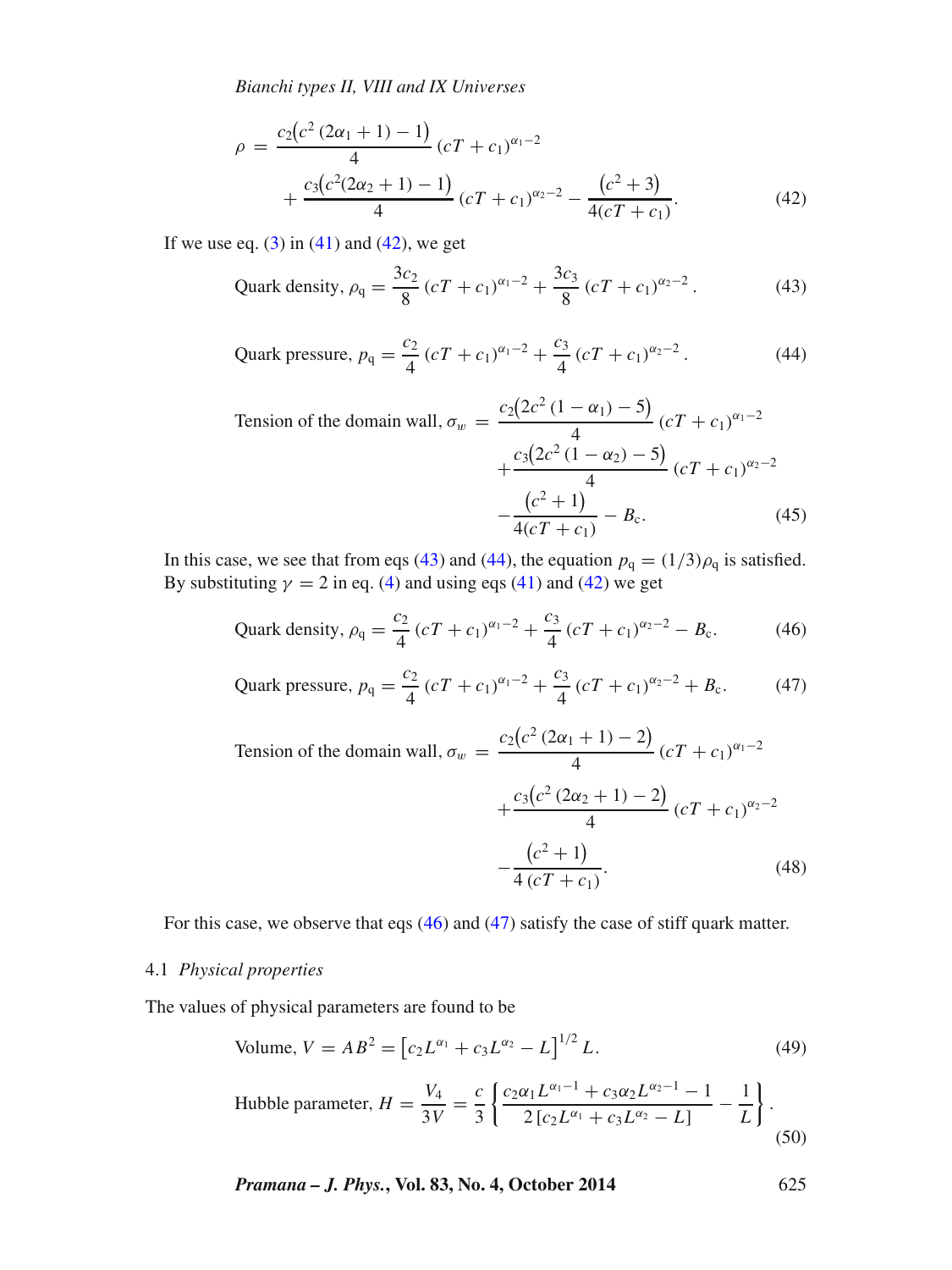Mean anisotropic parameter, 
$$
\Delta = 2 \frac{\left\{ \frac{c}{2} \frac{\left[c_2 \alpha_1 L^{\alpha_1 - 1} + c_3 \alpha_2 L^{\alpha_2 - 1} - 1\right]}{\left[c_2 L^{\alpha_1} + c_3 L^{\alpha_2} - L\right]} - \frac{c}{2L} \right\}^2}{\left\{ \frac{c}{2} \frac{\left[c_2 \alpha_1 L^{\alpha_1 - 1} + c_3 \alpha_2 L^{\alpha_2 - 1} - 1\right]}{\left[c_2 L^{\alpha_1} + c_3 L^{\alpha_2} - L\right]} + \frac{c}{L} \right\}^2}.
$$
\n(51)

$$
\text{Expansion scalar, } \theta = c \left\{ \frac{c_2(\alpha_1 - c)L^{\alpha_1} + c_3(\alpha_2 - c)L^{\alpha_2} - (1 - c)L}{\left[c_2 L^{\alpha_{1+1}} + c_3 L^{\alpha_2 + 1} - L^2\right]} \right\}.
$$
\n(52)

Shear scalar, 
$$
\sigma^2 = \frac{1}{3} \left\{ \frac{c_2 \alpha_1 L^{\alpha_1 - 1} + c_3 \alpha_2 L^{\alpha_2 - 1} - 1}{[c_2 L^{\alpha_1} + c_3 L^{\alpha_2} - L]} - \frac{c}{2L} \right\}.
$$
 (53)

Deceleration parameter,

$$
q = 3 \begin{cases} \frac{cc_2^2(\alpha_1 - c)L^{2\alpha_1} + cc_3^2(\alpha_2 - c)L^{2\alpha_2} + cc_2c_3(2\alpha_1\alpha_2 + \alpha_1 + \alpha_2 - \alpha_1^2)}{-\alpha_2^2 - 2c\right) L^{\alpha_1 + \alpha_2} + cc_2L^{\alpha_1 + 2} + cc_3L^{\alpha_2 + 2} + cc_2(\alpha_1^2 - 3\alpha_1 - 1 + 3c) \\ \times L^{\alpha_1 + 1} + cc_3(\alpha_2^2 - 3\alpha_2 - 1 + 3c)\ L^{\alpha_2 + 1} + 2c(1 - c)L^2 - cL^3 \\ c[c_2(\alpha_1 - c)L^{\alpha_1} + c_3(\alpha_2 - c)L^{\alpha_2} - (1 - c)L]^2 \end{cases} .
$$
\n(54)

where  $L = cT + c_1$ . In this model, the volume of the Universe increases indefinitely with time. The value of the mean anisotropic parameter is non-zero, that is, the Universe is anisotropic in nature.

## **5. Bianchi type IX**  $(\delta = 1)$

In eq. [\(13\)](#page-3-3), taking  $c = 0$  and integrating, we obtain

$$
A = \frac{4}{3}\sin^2\left(\frac{t}{2}\right). \tag{55}
$$

<span id="page-7-0"></span>
$$
B = \frac{2}{\sqrt{3}} \sin\left(\frac{t}{2}\right). \tag{56}
$$

For these values of scale factor, pressure and density of the model is obtained as

$$
p = \cot^2\left(\frac{t}{2}\right) - 1/2. \tag{57}
$$

$$
\rho = 2 \cot^2 \left(\frac{t}{2}\right) + 1/2. \tag{58}
$$

<span id="page-7-1"></span>Using eq.  $(3)$  in eqs  $(57)$  and  $(58)$ , we get

<span id="page-7-2"></span>
$$
Quark pressure, p_q = \frac{1}{4}\cot^2\left(\frac{t}{2}\right) + \frac{1}{4}.
$$
\n(59)

626 *Pramana – J. Phys.***, Vol. 83, No. 4, October 2014**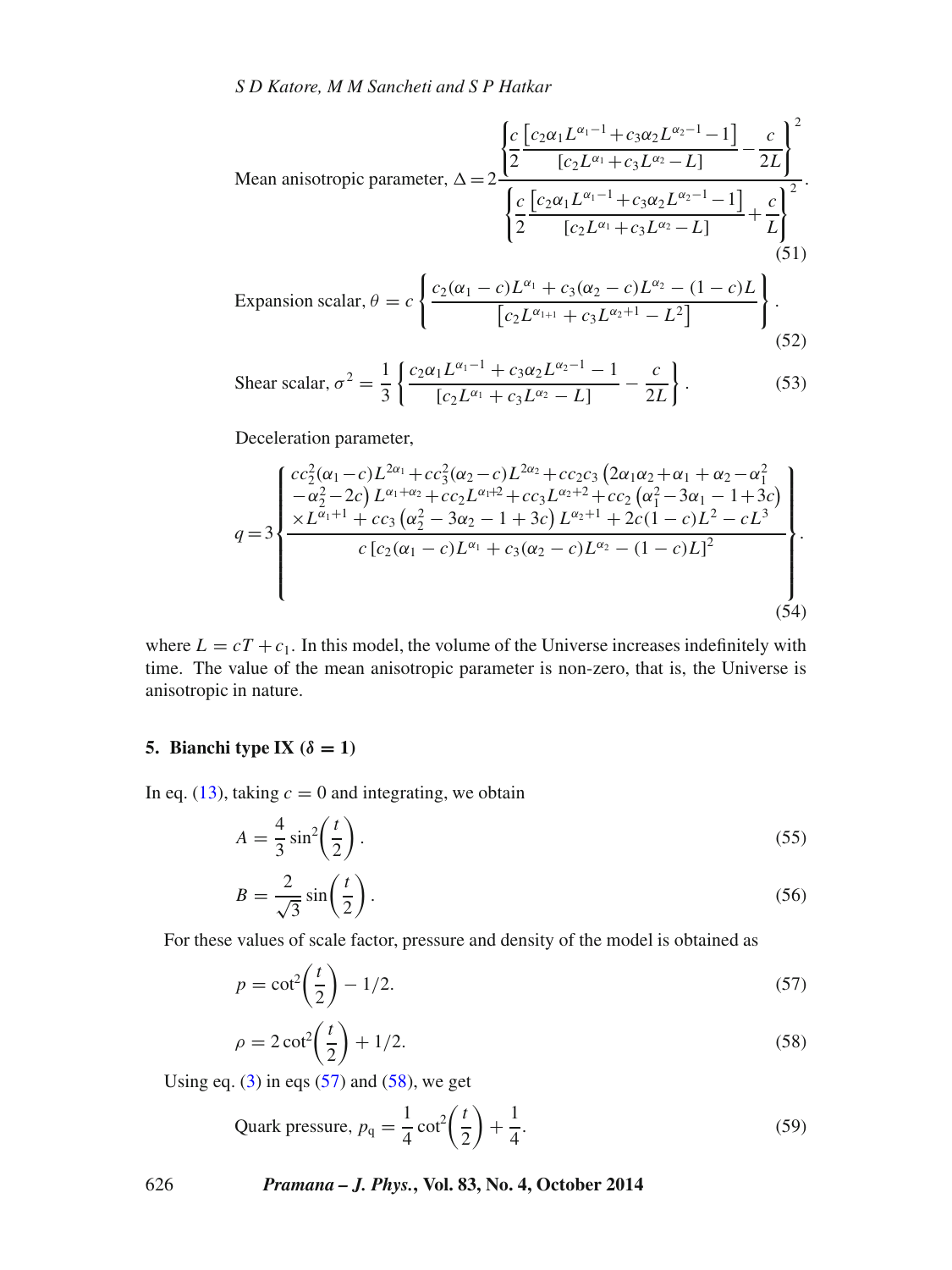<span id="page-8-0"></span>
$$
Quark density, \rho_q = \frac{3}{4} \cot^2 \left(\frac{t}{2}\right) + \frac{3}{4}.
$$
 (60)

Tension of the domain wall, 
$$
\sigma_w = \frac{5}{4} \cot^2 \left(\frac{t}{2}\right) - 1/4 - B_c.
$$
 (61)

For this model, from eqs [\(59\)](#page-7-2) and [\(60\)](#page-8-0), we have  $p_q = \frac{1}{3}\rho_q$ . Substituting  $\gamma = 2$  in eq. [\(4\)](#page-1-1) and using eqs [\(59\)](#page-7-2) and [\(60\)](#page-8-0), we can obtain

<span id="page-8-1"></span>
$$
Quark pressure, p_q = \frac{1}{2}\cot^2\left(\frac{t}{2}\right) + B_c + \frac{1}{2}.
$$
\n(62)

<span id="page-8-2"></span>
$$
Quark density, \rho_q = \frac{1}{2} \cot^2 \left(\frac{t}{2}\right) - B_c + \frac{1}{2}.
$$
 (63)

Tension of the domain wall, 
$$
\sigma_w = 3 \cot^2(1/2t) + 1
$$
. (64)

In the absence of term  $B_c$  for this case, we observe that eqs [\(62\)](#page-8-1) and [\(63\)](#page-8-2) satisfy the case of stiff quark matter.

### 5.1 *Physical properties*

For this model, the physical parameter takes the form

Volume, 
$$
V = \frac{16}{9} \sin^4\left(\frac{t}{2}\right)
$$
. (65)

Hubble parameter, 
$$
H = \frac{2}{3} \cot\left(\frac{t}{2}\right)
$$
. (66)

Mean anisotropic parameter,  $\Delta = \frac{1}{8}$ . (67)

<span id="page-8-3"></span>

Figure 1. Plot of tension of the domain wall of quark matter vs. time.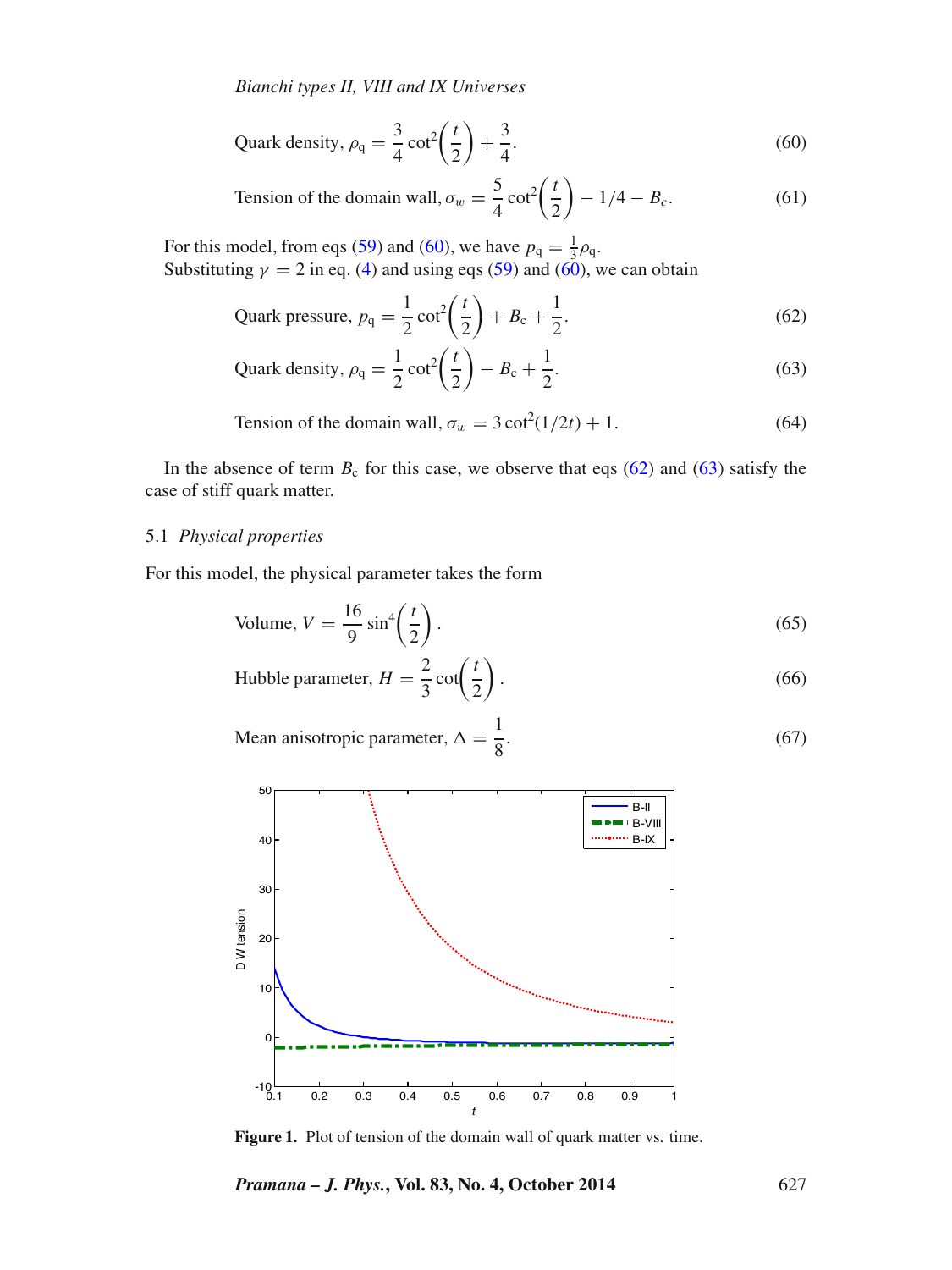<span id="page-9-0"></span>

**Figure 2.** Plot of the tension of the domain wall of stiff matter vs. time.

Expansion scalar, 
$$
\theta = 2 \cot\left(\frac{t}{2}\right)
$$
. (68)

Shear scalar, 
$$
\sigma^2 = \frac{1}{12} \cot^2 \left(\frac{t}{2}\right)
$$
. (69)

Deceleration parameter, 
$$
q = \frac{3}{4} \sec^2 \left(\frac{t}{2}\right) - 1.
$$
 (70)

We see that the value of the mean anisotropic parameter is constant, that is, the Universe is anisotropic. The volume of the Universe is a trigonometric function of time, that is, the volume of the Universe is oscillatory in nature.

In figures [1](#page-8-3) and [2,](#page-9-0) we have taken the values of constant as  $\alpha_1 = \alpha_2 = 0.5$ ,  $B_c = c_2$  $c_3 = c_1 = 1, c = 2\sqrt{2}$  $c_3 = c_1 = 1, c = 2\sqrt{2}$  $c_3 = c_1 = 1, c = 2\sqrt{2}$ . In figure 1, we can see that the tension tends to zero for large time, that is the domain wall vanishes at large time.

In figure [2](#page-9-0) we can see that as time increases the tension tends to zero, that is, domain walls vanish when the age of the Universe increases.



**Figure 3.** Plot of the deceleration parameter vs. time.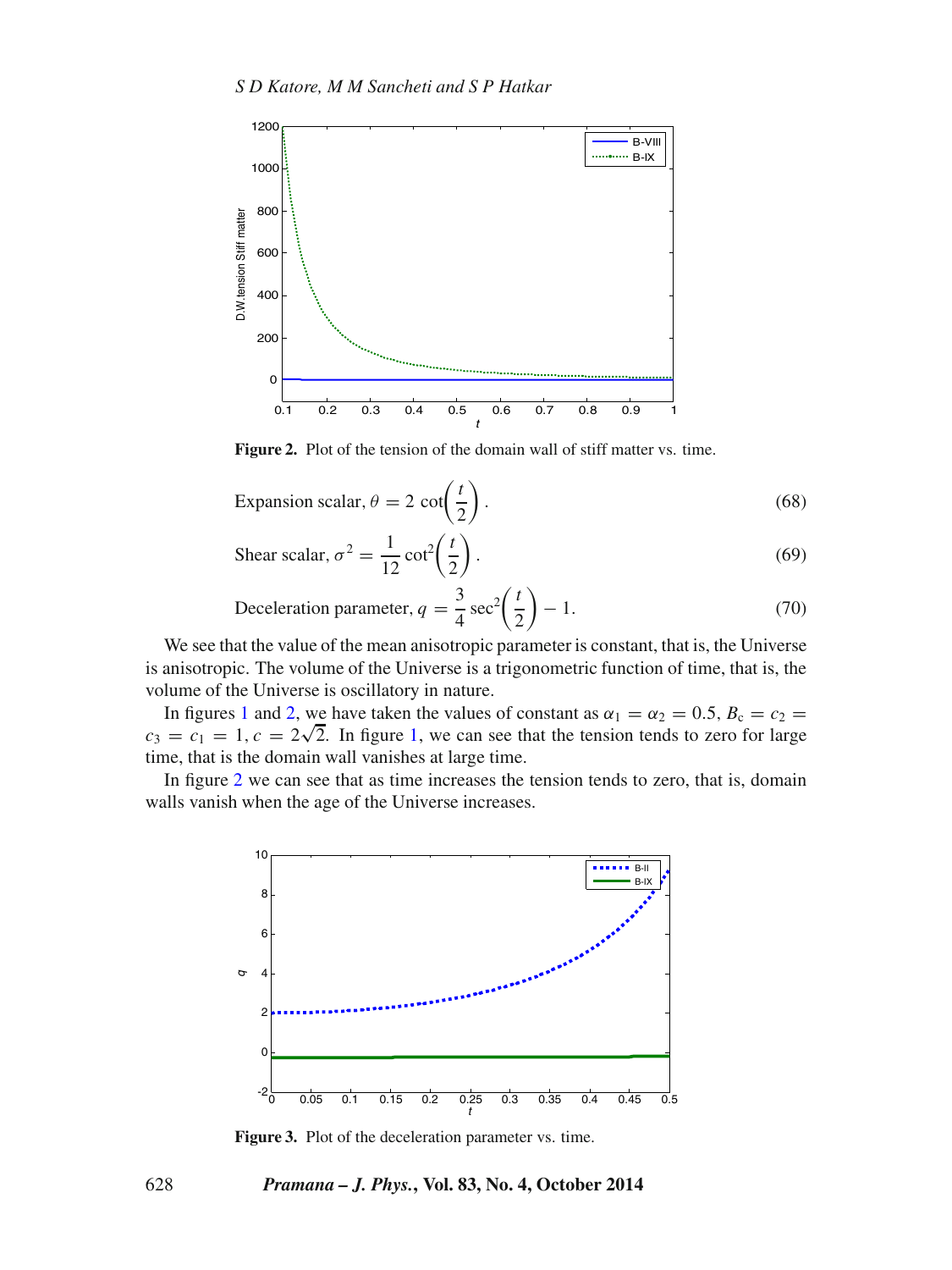In figure [3,](#page-1-0) we observe that for Bianchi type II cosmological model, the deceleration parameter is greater than two. Therefore Universe is decelerating. For Bianchi type IX cosmological model, the Universe is accelerating as the deceleration parameter remains negative.

### **6. Conclusion**

In this paper, we have presented domain walls of Bianchi types II, VIII and IX Universes with quark matter. To obtain solutions, it is expected that the equation of the domain wall will be stiffer than that of radiation, which is a realistic case in which the domain walls interact with the primodal plasma. We considered two cases of each solution of Bianchi types II, VIII and IX metrics.

In the case of strange quark matter coupled to domain walls, we get  $p_q = (1/3)\rho_q$  as proposed by Bodmer [\[9\]](#page-10-8) and Written [\[10\]](#page-11-0) for Bianchi types II, VIII and IX. The domain walls are important in the structure formation of the Universe. The tension of the domain wall tends to be zero at large time which means that the domain wall vanishes at large time. The pressure is found to be positive, that is, the reality conditions are satisfied.

In the case of quark matter coupled to domain walls, when we have stiff quark matter solution, the tension vanishes at large time, that is, domain walls are invisible at large time.

It is interesting to note that Yilmaz [\[18\]](#page-11-14), Katore *et al* [\[37\]](#page-11-35) and Reddy *et al* [\[38\]](#page-11-39) obtained similar types of conclusions in different contexts.

The value of the mean anisotropic parameter is non-zero, that is, in all cases the nature of Universe is anisotropic. The value of the volume is oscillatory for the Bianchi types II and IX and it is increasing with time for the Bianchi type VIII model. The Universe is accelerating in Bianchi type IX, whereas, it decelerate in Bianchi type II cosmological model.

#### **Acknowledgements**

We would like to thank the anonymous referees, whose comments and suggestions helped us to significantly improve the manuscript.

### **References**

- <span id="page-10-0"></span>[1] A Vilenkin, *EPS Shellard: Cosmic string & other topological defects* (Cambridge University press, Cambridge, 1994)
- <span id="page-10-1"></span>[2] A Vilenkin, *Phys. Rep.* **121(5)**, 263 (1985)
- <span id="page-10-2"></span>[3] K L Mahanta and A K Biswal, *J. Mod. Phys.* **3**, 1479 (2012)
- <span id="page-10-3"></span>[4] A Vilenkin and A E Everett, *Phys. Re*v*. Lett.* **48(26)**, 1867 (1982)
- <span id="page-10-4"></span>[5] R Rajaraman, *Solutions and instantons* (North-Holland, Amsterdam, 1987)
- <span id="page-10-5"></span>[6] T W B Kibble, *J. Phys. A* **9**, 1387 (1976)
- <span id="page-10-6"></span>[7] C T Hill, D N Schramn and J N Fry, *Comm. Nucl. Partic. Phys.* **19**, 25 (1989)
- <span id="page-10-7"></span>[8] N Itoh, *Prog. Theor. Phys.* **44**, 291 (1970)
- <span id="page-10-8"></span>[9] A R Bodmer, *Phys. Re*v*. D* **4**, 1601 (1984)